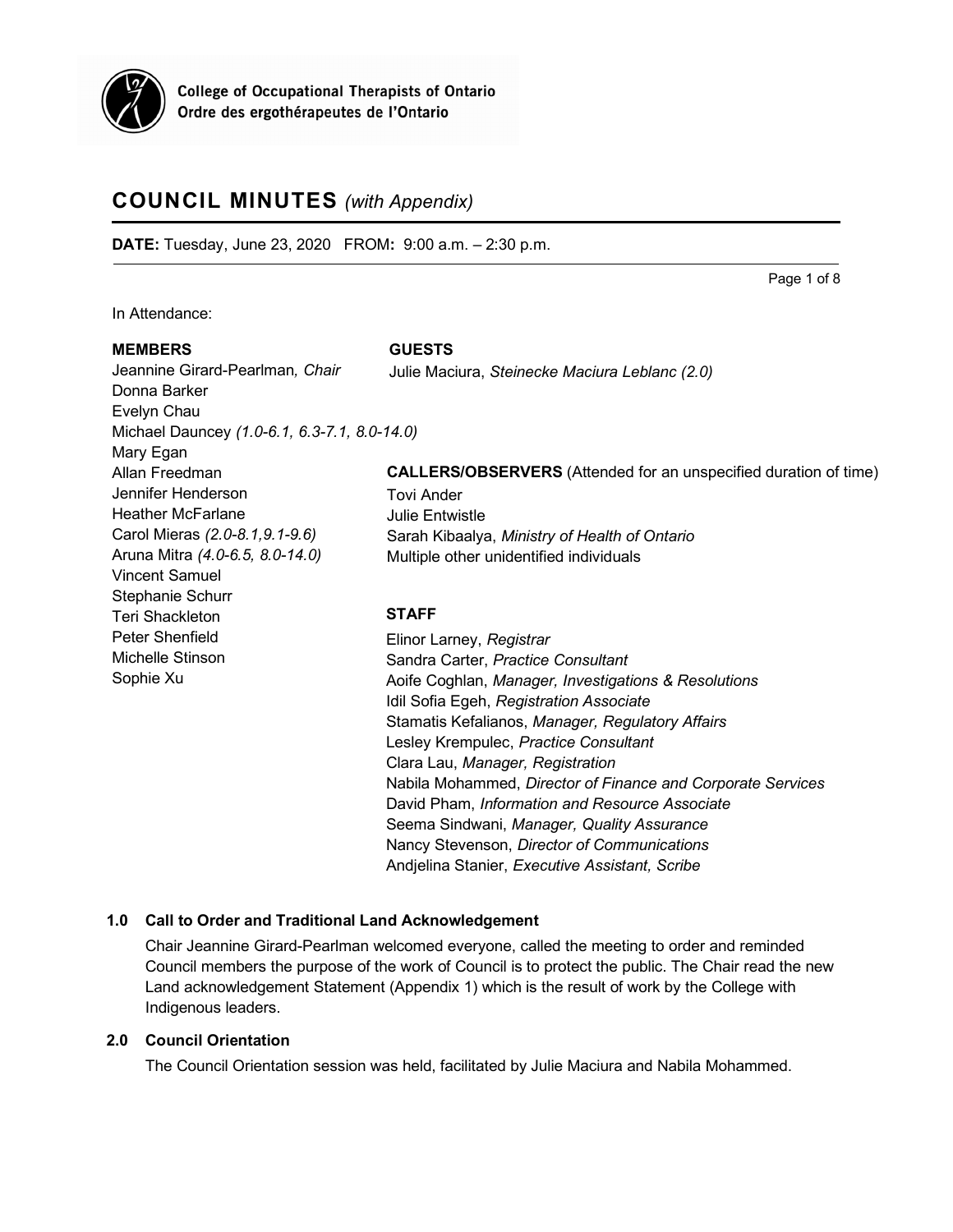## **3.0 Declaration of Conflict of Interest**

The Chair asked for any declarations of conflict of interest. Two conflicts were declared: Teri Shackleton for item 7.2.1 and Jennifer Henderson for item 9.4. The Chair stated she would ask each member respectively to leave the meeting prior to discussions on these items.

# **4.0 Approval of Agenda**

The Chair asked for changes to the agenda. None were reported.

MOVED BY: Michelle Stinson SECONDED BY: Vincent Samuel

*THAT the agenda be approved as presented.*

# **CARRIED**

# **5.0 Consent Agenda**

Consent agenda items were presented for approval. As reported in the Executive Committee Report, the Chair brought to Council's attention that the Executive Committee, on behalf of Council, directed the Registrar to hold elections in Districts 1 & 2 to fill two vacancies for professional members.

Consent Agenda items included in this motion:

- *Draft Council Minutes of March 26, 2020*
- *Draft Council Election Minutes of March 26, 2020*
- *Draft Special Council Minutes of April 7, 2020*
- *Registrar's Report of June 23, 2020*
- *Executive Committee Report of June 23, 2020*
- *Practice Issues Committee Report of June 23, 2020*
- *Quality Assurance Committee Report of June 23, 2020*
- *Discipline Committee Report of June 23, 2020*
- *Inquiries, Complaints and Reports Committee Report of June 23, 2020*
- *Fitness to Practise Committee Report of June 23, 2020*
- *Registration Committee Report of June 23, 2020*
- *Patient Relations Committee Report of June 23, 2020*

MOVED BY: Carol Mieras SECONDED BY: Allan Freedman

*THAT Council approves the consent agenda items as presented.*

# **CARRIED**

#### **6.0 Registrar's Report**

#### **6.1 Presentation:** *College's Strategic Response to COVID-19*

The Registrar provided an overview of the impact of the COVID-19 pandemic on College programs and activities over the last quarter. Council members joined in expressing sincere appreciation to the Registrar and College staff for their hard work and commitment to continue to meet the College's mandate of public protection during this difficult time.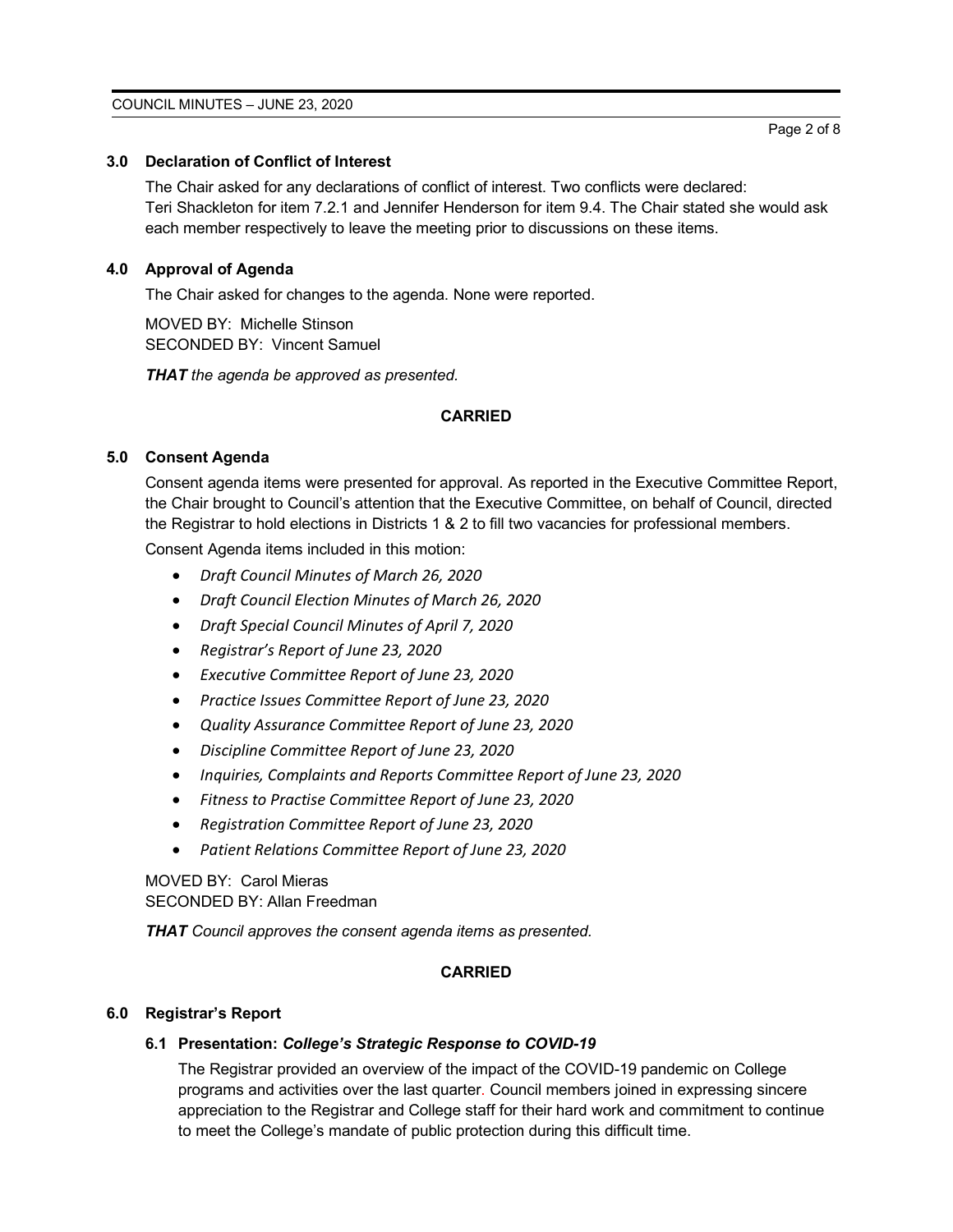#### **6.2 Presentation:** *Operational Status Report for Q4 2019-2020*

The Registrar reported on specific operational areas of focus for Q4 (March 1, 2020 – May 31, 2020) related to the 2019-2020 Strategic Plan.

#### **6.3 Presentation:** *2019-2020 (Y3) Outcomes, Operational Plan for 2020-2023*

The Registrar reported on outcomes for Y3 of the 2017-2020 strategic plan, and operational initiatives for the 2020-2023 strategic plan.

#### **6.4 Priority Performance Report**

Council reviewed performance data for Q4 2019-2020 related to the College's progress on objectives as outlined in the 2017-2020 Strategic Plan. Indicators overall remained the same except for a marked increase in website traffic notably to the COVID-19 web page.

MOVED BY: Jennifer Henderson SECONDED BY: Stephanie Schurr

*THAT Council receives the Priority Performance Report for the fourth quarter of 2019-2020.*

#### **CARRIED**

#### **6.5 Risk Management Report**

Elinor informed Council that the Executive performed the annual review of the Risk Register at their last meeting in June. Today's report highlights the five main risks and changes during this reporting period. With the appointment of three new public members in May, the risk of becoming not constituted was reduced and consequently, this item was downgraded and removed from the report. Finances and budget were upgraded to the high-risk level, while other risks and levels remain unchanged.

MOVED BY: Stephanie Schurr SECONDED BY: Carol Mieras

*THAT Council receives the Risk Management Report.*

#### **CARRIED**

#### **6.6 Registrar Evaluation Process**

The Chair informed Council that the annual registrar evaluation will be conducted electronically during the month of July. She asked that members provide feedback to the best of their ability. Executive will review the results in mid-August and the Chair will meet with the Registrar for the one-on one performance review shortly thereafter.

#### **7.0 Finance**

#### **7.1 June 2019 – April 2020 Financial Report**

Nabila Mohammed presented the financial report and responded to questions.

MOVED BY: Peter Shenfield SECONDED BY: Heather McFarlane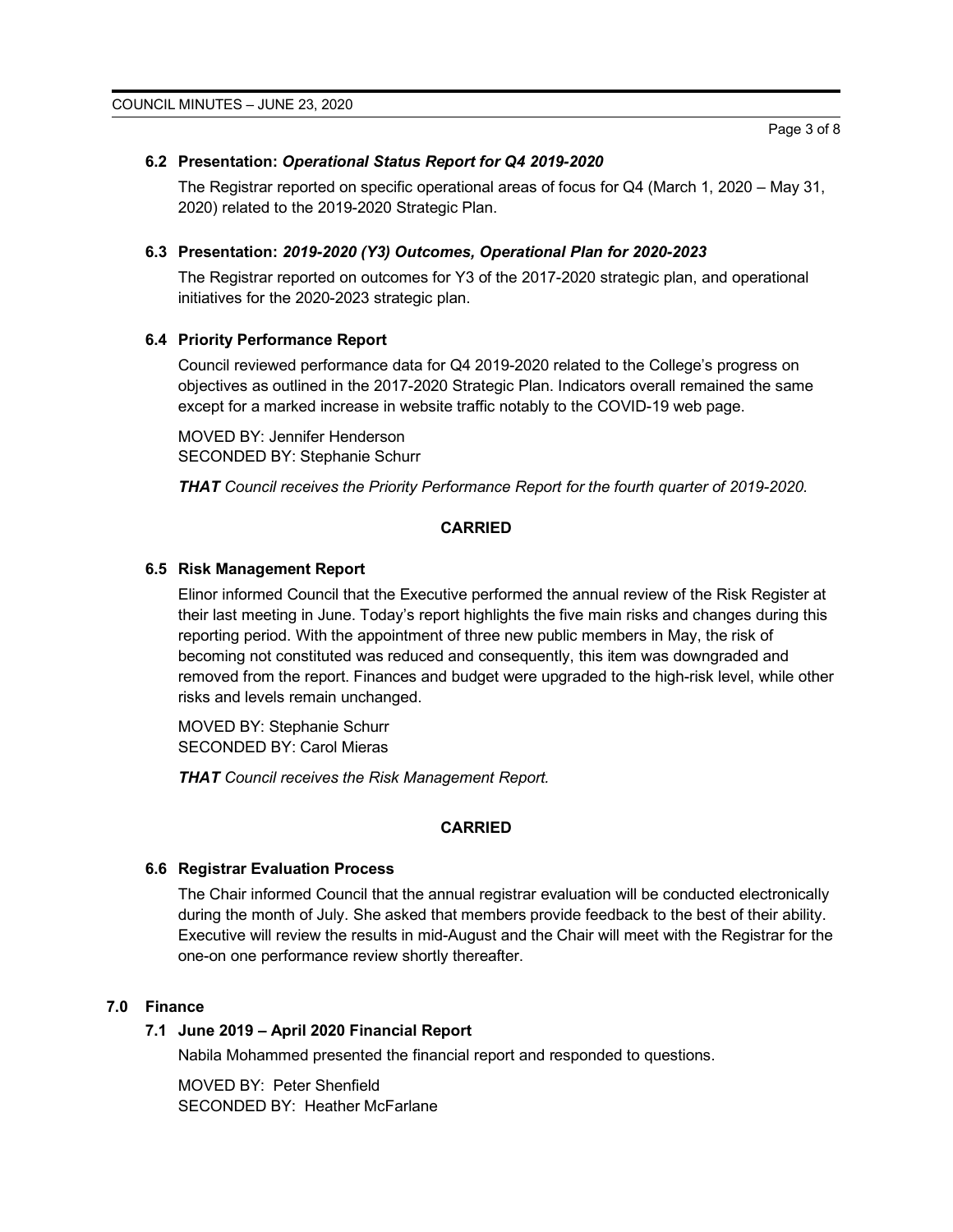*THAT Council receives the June 2019-April 2020 Financial Report, Statement of Financial Position and Statement of Operations, as presented.*

# **CARRIED**

# **7.2 FY20/21 Projected Budget**

Nabila presented the 2020-2021 draft budget and responded to questions. Discussions focused on COVID-19 and the anticipated financial impact on cash flow and College operations, programs and activities. With Annual Renewal extended to August 31, a clearer financial picture will inform decisions after that date.

MOVED BY: Jennifer Henderson SECONDED BY: Stephanie Schurr

*THAT Council approves the projected budget for FY2020-2021.*

# **CARRIED**

# **7.2.1 Targeted Relief through a Financial Hardship Process**

Teri Shackleton left the meeting with respect to her expressed potential conflict of interest with this item. The motion was set aside. Council held a lengthy discussion in response to a letter from the Ontario Society of Occupational Therapists (OSOT) on behalf of OTs, requesting a number of considerations, including a decrease in renewal fees for fiscal 2020-2021 because of financial hardship due to the COVID-19 pandemic, or a targeted decrease for those with the most financial hardship and the option of payment by installments. Council expressed compassion for those affected and considered the options requested and discussed other possible options. The college ruled out targeted decreases based on advice received from the College auditors and legal counsel, as they were deemed to put the College at legal risk. A general fee decrease was deemed not financially feasible as the College even now expects a general revenue decrease due to the extension of the renewal period and its resulting financial implications. Registrants have already been given the option of payment by installment. Council directed the Registrar to draft and send a response letter to OSOT.

#### **8.0 Council Education**

#### **8.1 & 8.2 Presentation:** *Making Risk-Based Regulation a Reality*

Seema Sindwani presented on the new OT Continuing Competency Assessment Process and responded to questions.

MOVED BY: Stephanie Schurr SECONDED BY: Aruna Mitra

*THAT Council approves the proposed new OT Continuing Competency Assessment Process*

#### **CARRIED**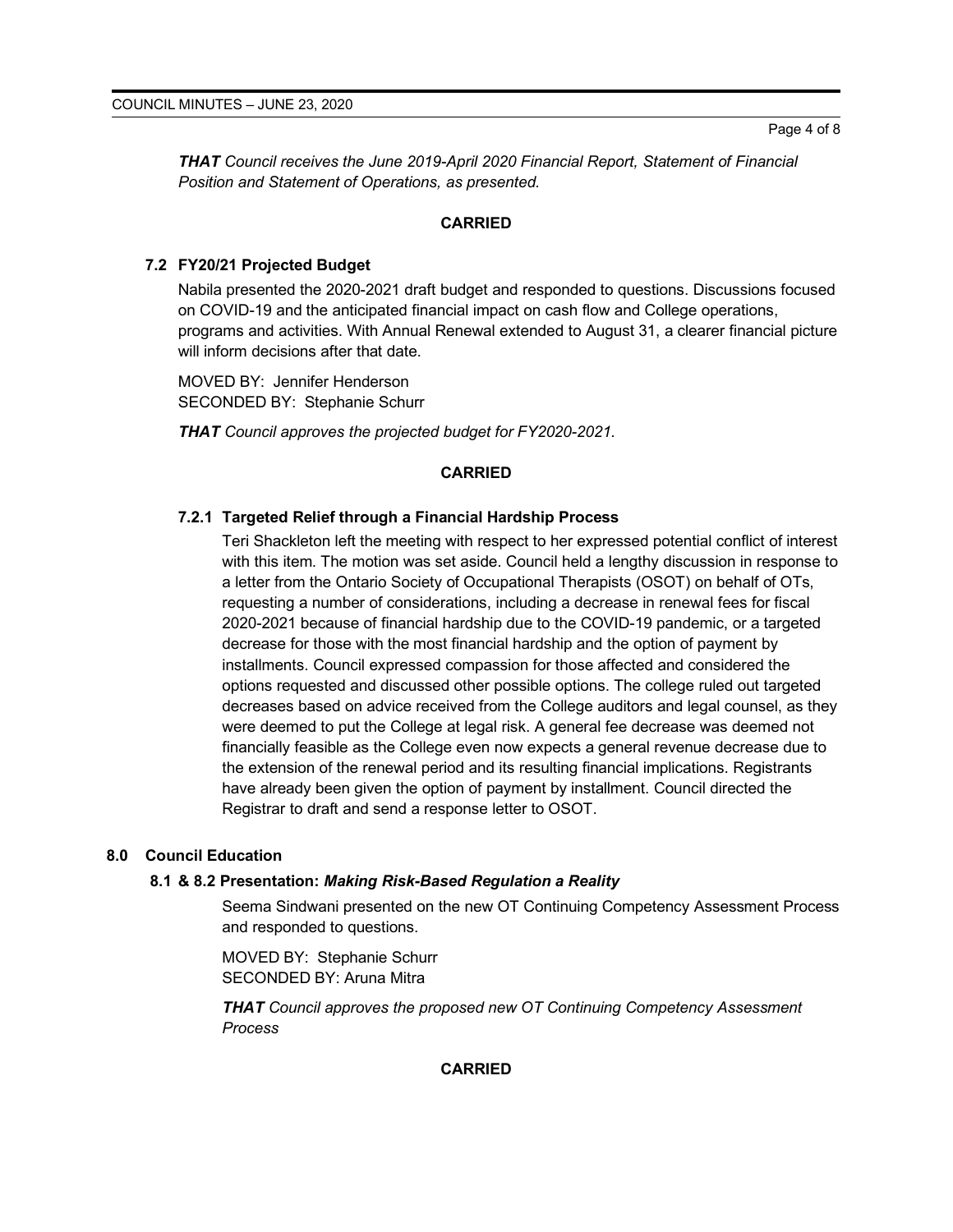#### **9.0 Governance**

#### **9.1 Reappointment of Non-Council Member – Patient Relations**

Council reviewed the recommendation to reappoint Tina Siemens to the Patient Relations Committee.

MOVED BY: Peter Shenfield SECONDED BY: Jennifer Henderson

*THAT Council approves the reappointment of Tina Siemens as non-Council committee member of the Patient Relations Committee, for a second 3-year term, to commence on July 1, 2020.*

#### **CARRIED**

# **9.2 Reappointment of Non-Council Member – Practice Issues Subcommittee** Council reviewed the recommendation to reappoint Janet Becker to the Practice Issues

Subcommittee.

MOVED BY: Jennifer Henderson SECONDED BY: Peter Shenfield

*THAT Council approves the reappointment of non-Council member, Janet Becker, to the Practice Issues Subcommittee for a second 3-year term commencing on October 1, 2020*

#### **CARRIED**

#### **9.3 Reappointment of Non-Council Member – Practice Issues Subcommittee**

Council reviewed the recommendation to reappoint Matt Derouin to the Practice Issues **Subcommittee.** 

MOVED BY: Jennifer Henderson SECONDED BY: Carol Mieras

*THAT Council approves the reappointment of non-Council member Matt Derouin to the Practice Issues Subcommittee for a second 3-year term commencing on October 1, 2020.*

#### **CARRIED**

#### **9.4 Appointment of Non-Council Member – Quality Assurance Subcommittee**

Jennifer Henderson left the meeting due to her expressed conflict of interest with this item. Council reviewed the recommendation to appoint Debra Kennedy to the Quality Assurance Subcommittee.

MOVED BY: Stephanie Schurr SECONDED BY: Donna Barker

*THAT Council approves the appointment of Debra Kennedy for a three-year term to the Quality Assurance Subcommittee commencing on July 1, 2020*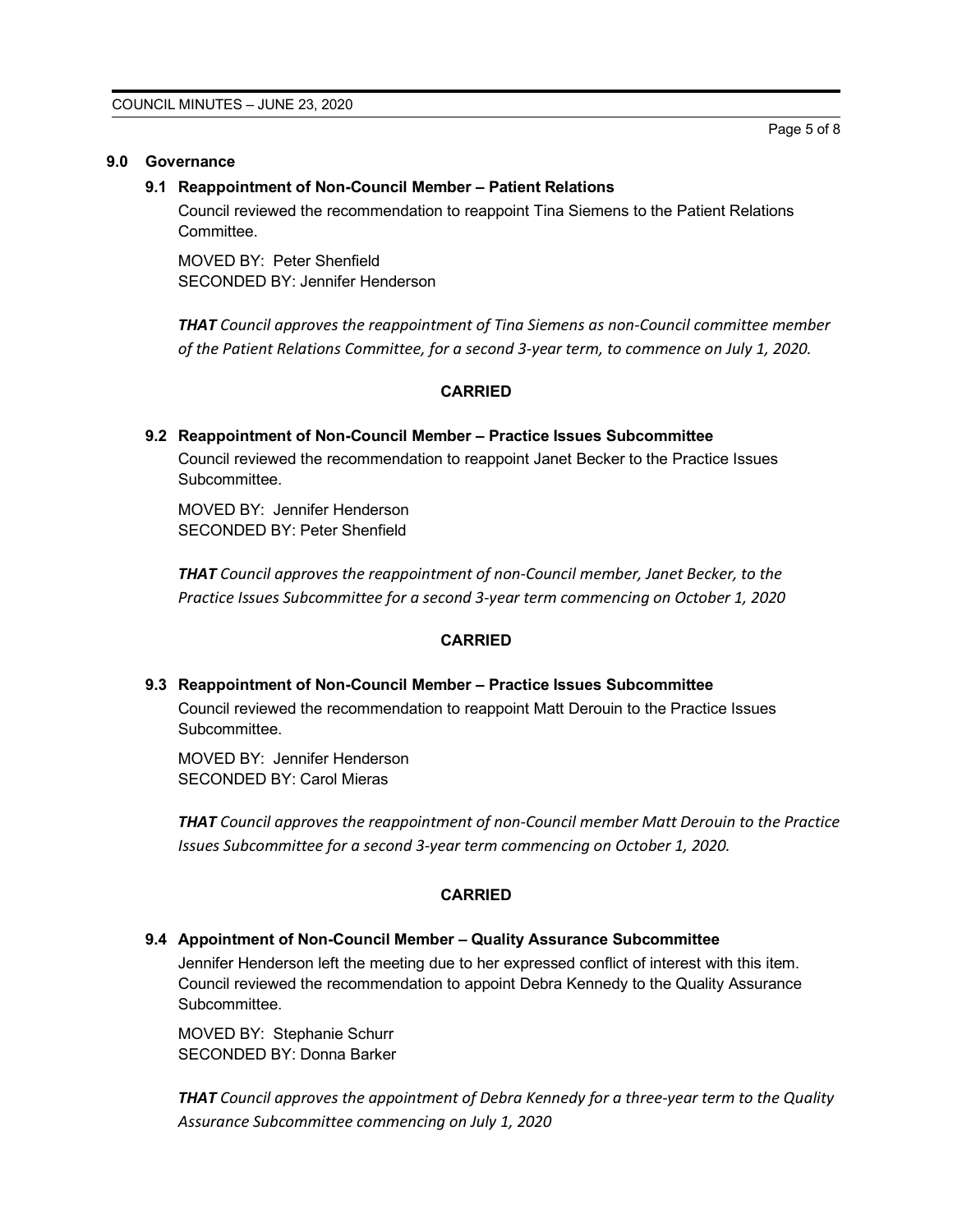Page 6 of 8

## **CARRIED**

## **9.5 Council Policy Review**

Stamatis explained that three policies were reviewed as part of the regular three-year policy review cycle. Additional policies up for review will be worked on over the next year in conjunction with the governance review process and in keeping with the governance modernization initiative.

MOVED BY: Peter Shenfield SECONDED BY: Stephanie Schurr

*THAT Council approves the revisions to the following policies and guidelines:*

- *GP2 Council- Community Linkage*
- *In Camera Sessions of Council*
- *Anti-Violence and Anti-Harassment in the Workplace*

# **CARRIED**

# **9.6 Revised Terms of Reference – All Committees**

Stamatis explained that the Terms of Reference for all College committees were reviewed at the committee level, then by the Governance Committee, as part of the regular three-year policy review cycle.

MOVED BY: Stephanie Schurr SECONDED BY: Peter Shenfield

*THAT subject to any additional stylistic edits being made by College staff for the sake of consistency, as well as the inclusion of any amendments which may be agreed to during the discussion of this item, Council approves the revised Terms of Reference as presented for the following committees:* 

- *Executive Committee*
- *Registration Committee*
- *Inquiries, Complaints and Reports Committee*
- *Discipline Committee*
- *Fitness to Practise Committee*
- *Quality Assurance Committee*
- *Quality Assurance Subcommittee*
- *Practice Issues Subcommittee*
- *Governance Committee*
- *Patient Relations Committee*
- *Nominations Committee*

# **CARRIED**

# **10.0 Business**

**10.1 Revised Standards for Acupuncture**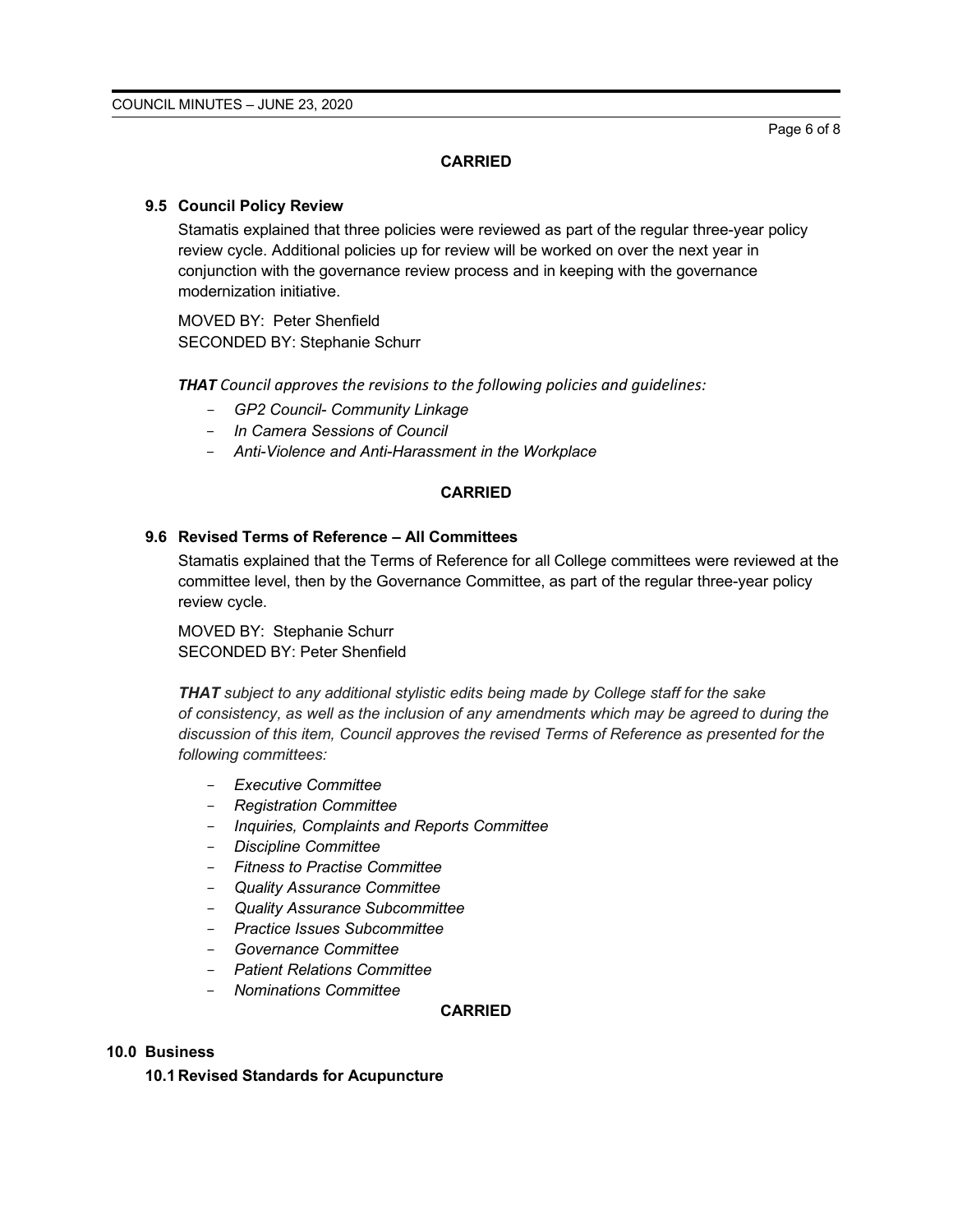Sandra reported that following Council's approval in January 2020, the revised Standards for Acupuncture were circulated to stakeholders and feedback received has been incorporated into the document.

MOVED BY: Jennifer Henderson SECONDED BY: Stephanie Schurr

*THAT Council approves the revised Standards for Acupuncture as presented, for publication.*

# **CARRIED**

# **11.0 Environmental Scan**

There were no comments due to time constraints.

# **12.0 Council Meeting Evaluation**

The Chair asked members to complete the electronic meeting evaluation and encouraged everyone to provide recommendations for future improvements.

# **13.0 Next Meetings**

- Thursday, October 29, 2020, 9:00 3:00 via video conference
- Thursday, January 28, 2021 (Time and Place TBA)
- Thursday, March 25, 2021 (Time and Place TBA)
- Thursday, June 24, 2021 (Time and Place TBA)

# **14.0 Adjournment**

There being no further business, the meeting was adjourned at 3:06 p.m.

MOVED BY: Peter Shenfield

*THAT the meeting be adjourned.*

**CARRIED**